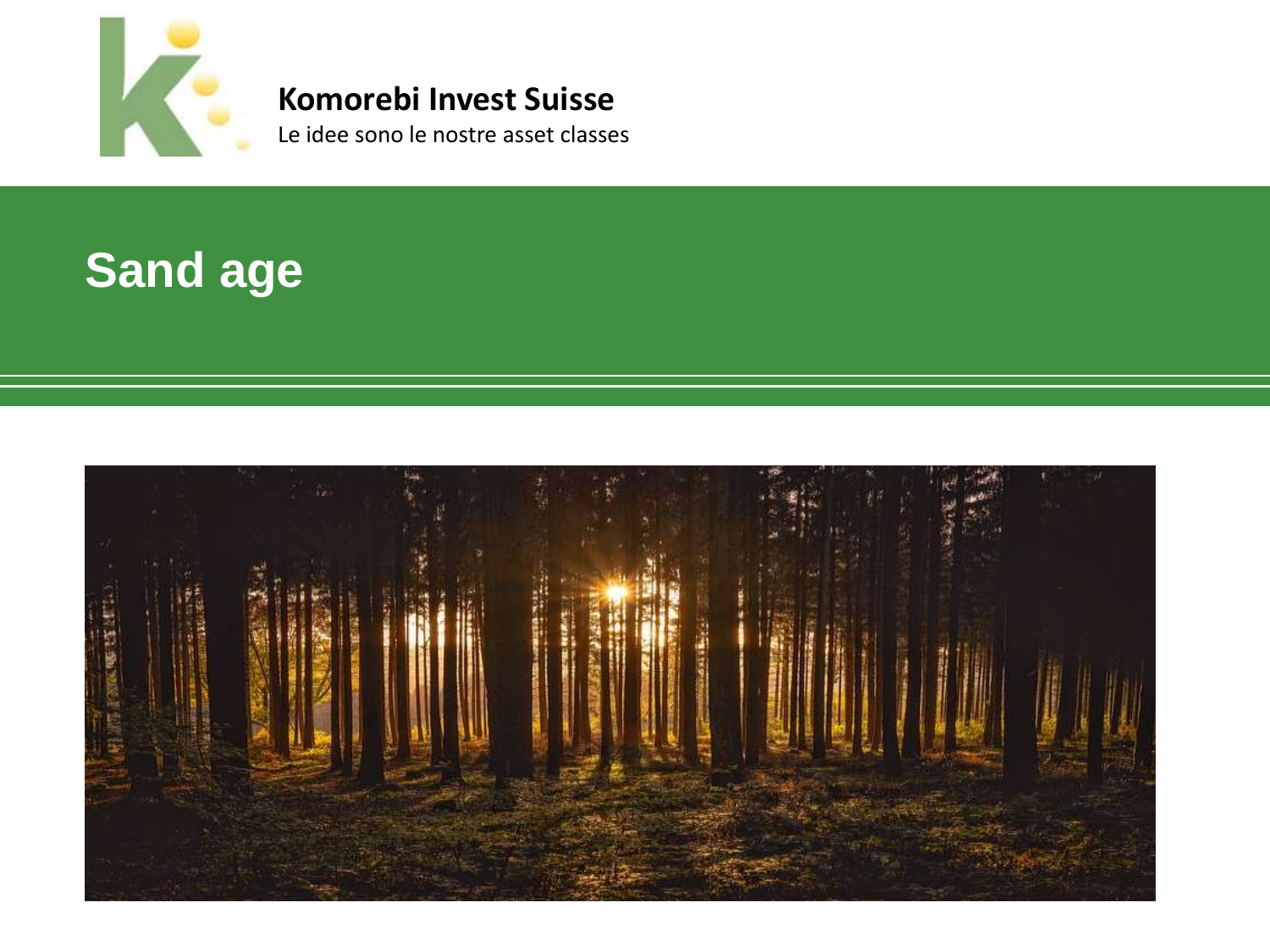





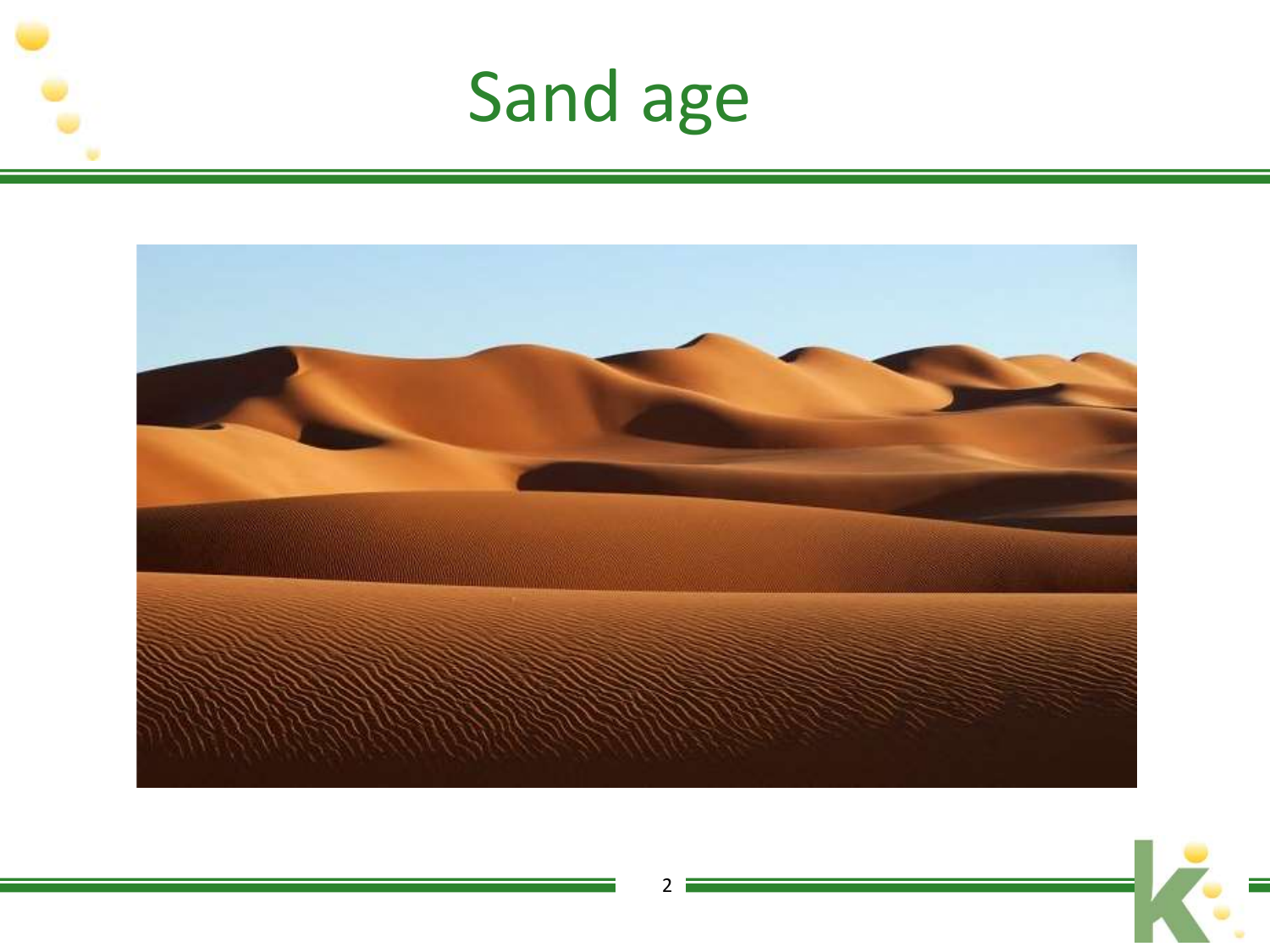

Suppose you get up, one morning, and read in your favorite newspaper the following article*:*

*"………… Next week Mrs Lagardere will announce the beginning of new ECB's SAP program. Under this program (that replaces all the previous ones) SAND (is just sand!) is purchased by ECB to address the risks of a too prolonged period of low inflation over the medium term.*

Sand will be bought at a minimum price of 10 euros per Kg and has going to be delivered to Silos, detailed in ECB web page, in 3 days since auction day. First Auction will be for 3000 tons of sand. *The allotted placement is assigned to the bidders in proportion to amounts applied.*

This brilliant idea (last Mr. Draghi legacy) is going to dribble the issue of the purchase of sovereign debt and the lack of private securities. ECB will be able to expand its balance sheet, giving to the *system all the liquidity that the economy needs to grow. What a genius Mr Draghi, your legacy will deliver to economy 2,000,000 new cave companies only in Italy and Spain ; booming sales of lights cars and bins for transport; hundreds of new companies involved in transport and storage; a new construction cycle for silos where to put all the sand delivered to the buyer!*

*Not to mention the impact on services: food, transportation, entertainment, banking and insurance services.*

*A new era of prosperity and of double digit growth of GDP!..."*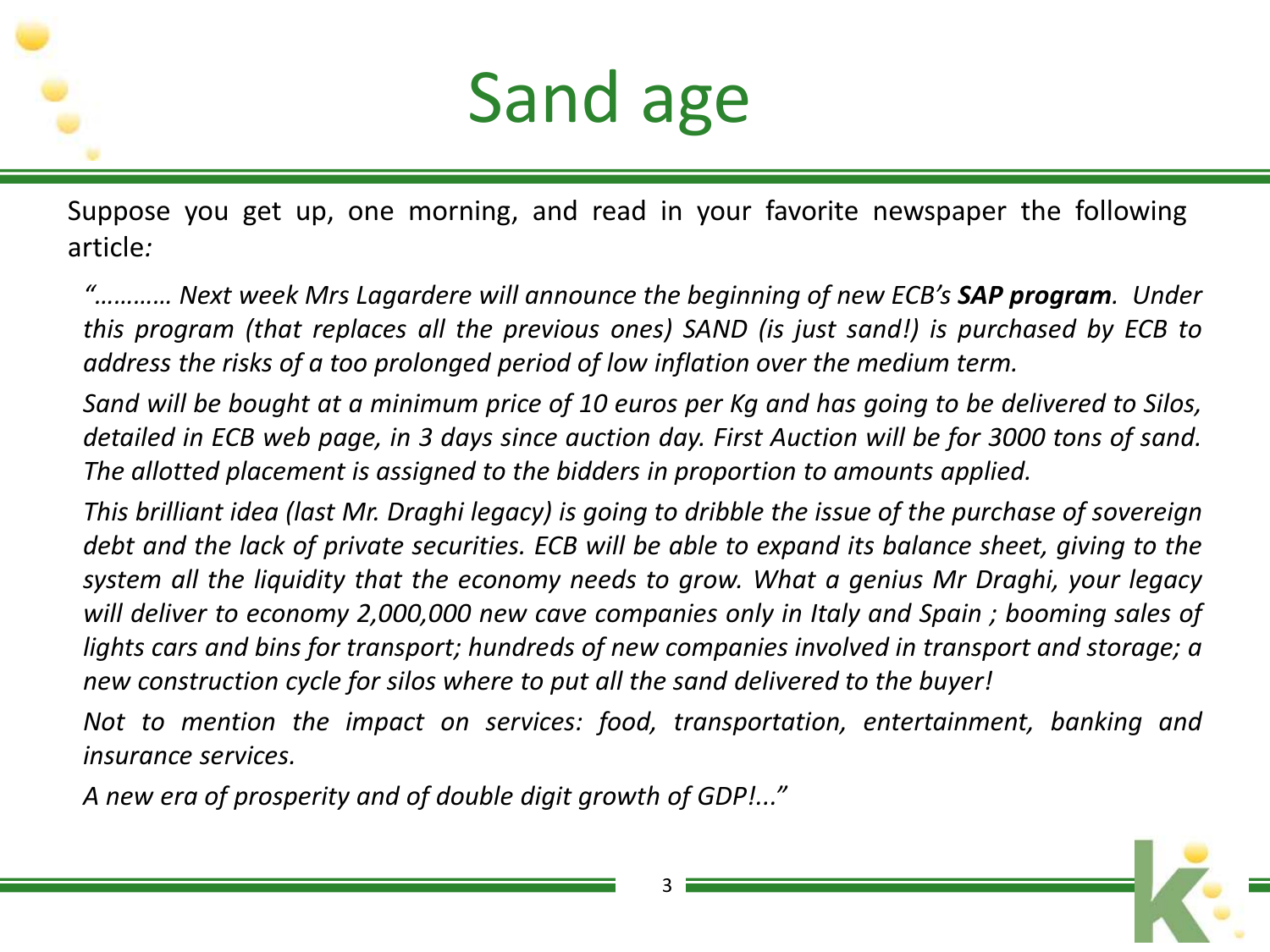



It sound crazy? Are you smiling? Try to replace any reference to the sand with, for instance, terms related to oil industry.

*"…..2,000,000 new drilling company only in Texas; the boom is sales of light vehicles and bins for the transport of oil (here finally start the cycle of credit!); hundreds of new transport and storage companies; …… Not to mention the impact on services: food, transportation, entertainment, banking and insurance services, subscriptions to Netflix.*

*A new era of prosperity and of double digit growth of GDP!..."*

Changing the word sand with oil seems to explain very well what happened in the US shale boom thank to FED "money for nothing" QE. So don't smile if i'm ready to bet that Ecb will buy sand in the near future. For this reason i hope everyone will try to answer the following 6 questions. Only if everyone of us will try to understand effects on real economy of easy money we will be able to see how many mistakes have been made by central bankers and, believe me, those are to much!

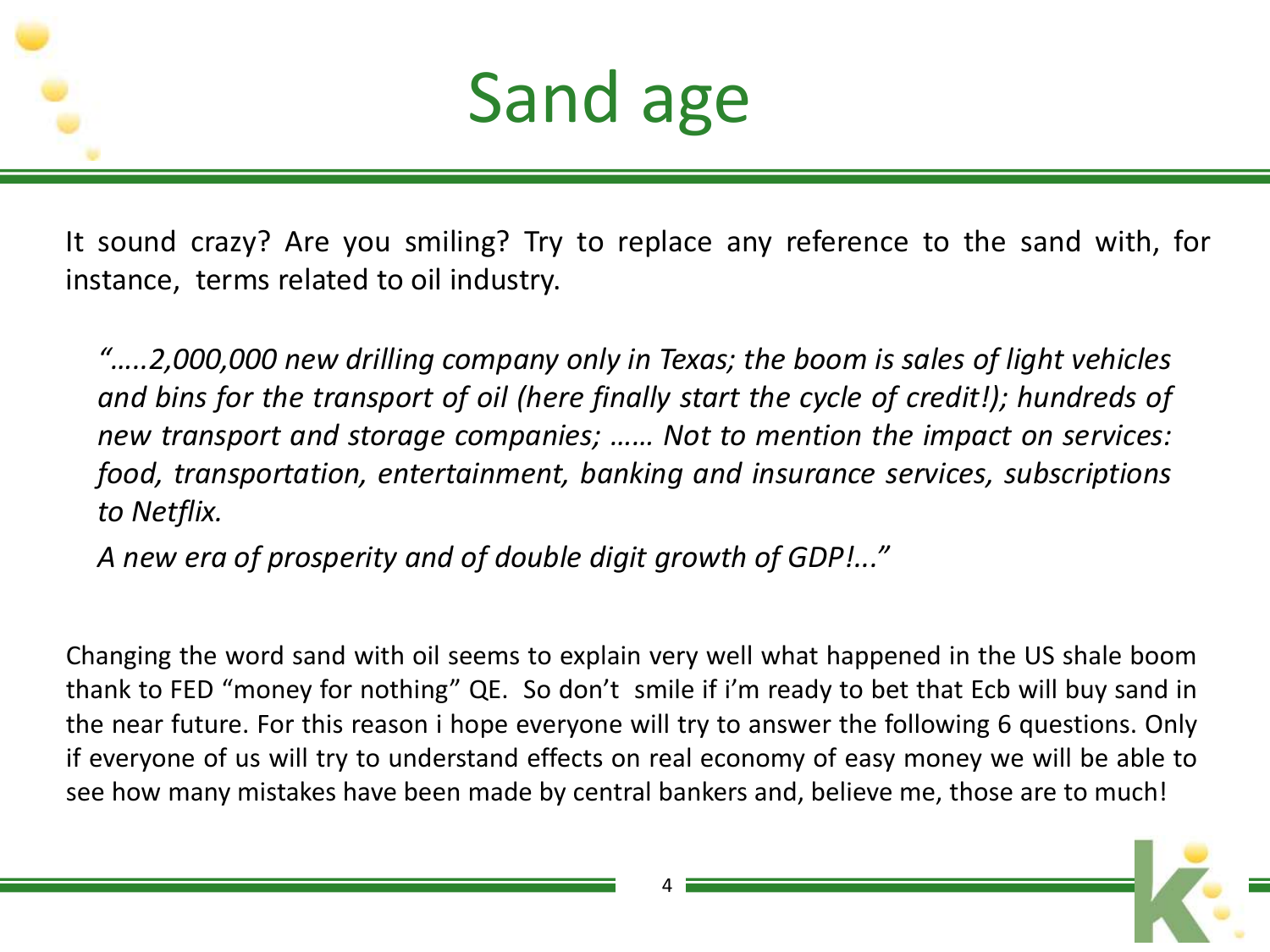- 1. Is investing 500 billion usd to extract oil at a cost of 60 or 70 dollars a barrel like caving sand ? My answer : depends on the level of the oil price in the next  $10/15$  years; if it was going to stay permanently below \$ 60, the answer would be yes. The mark to market of those 500 billion would be *negative.*
- **2. Which are second round effects, related to those 500 billion of investment?** My answer **:** *undoubtedly, positive! Estate agents, bars, restaurants, shipping companies, transport, enterteinement. It's named "induced growth". That means that GDP has certainly grown more than investments.*
- **3. What happens to the induced growth when the investments impulse disappear and investments were non productive one?** My answer **:** *Obviously disappear!*
- 4. If the "mark to market" of those investments is negative, which is the value of the corresponding **liabilities (bonds or equity) that financed them?** My answer **:** *intrinsic value of the these liabilities is zero,*
- 5. Last question can an Investment with a negative intrinsic value have a positive mark to market ? My answer : yes, its price on the market could be positive if there is a Central Bank put or an asset *purchase program from a Central Bank.*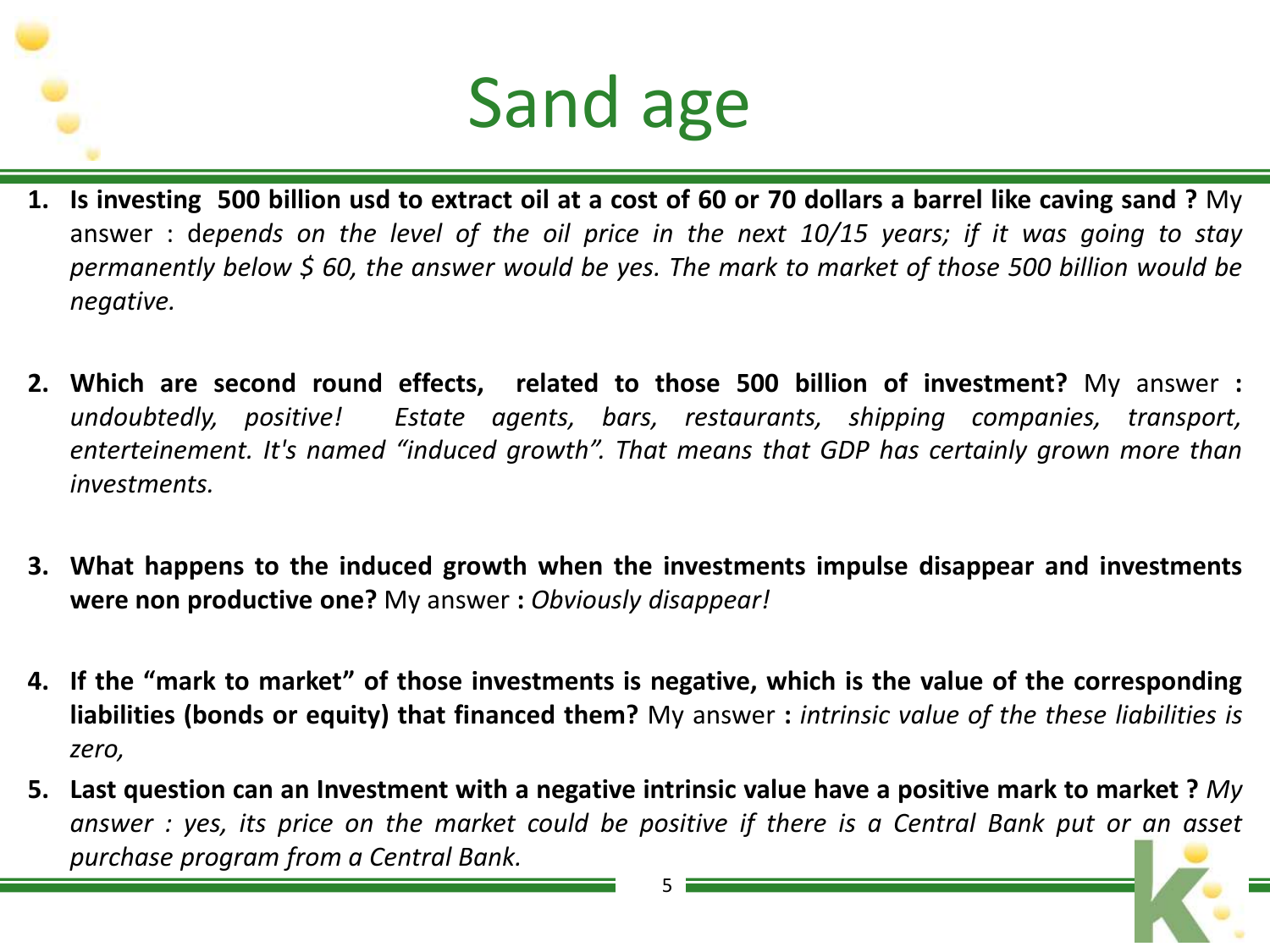

**What does all this mean?** This means that, despite, in theory, intrinsic value of oil is higher than value of sand, in the real world, to drill oil at \$ 70 a barrel may be equivalent to cave sand at 10 euro per kg.

Generally speaking, what I mean is that **any increase in GDP achieved through an expansion of credit** in order to finance:

- bad investments and or
- levels of consumption higher than disposable income (linked to disequality),

#### **is a in temporary and mean reverting increase.**

**In fact you can be sure that decline in the marginal productivity of the system, together with the increase of the ratio debt / income, will bring back all the economy to the starting point. All items which had been benefited from the temporary increase would come back too (ASSETS, LIABILITIES and INCOME).**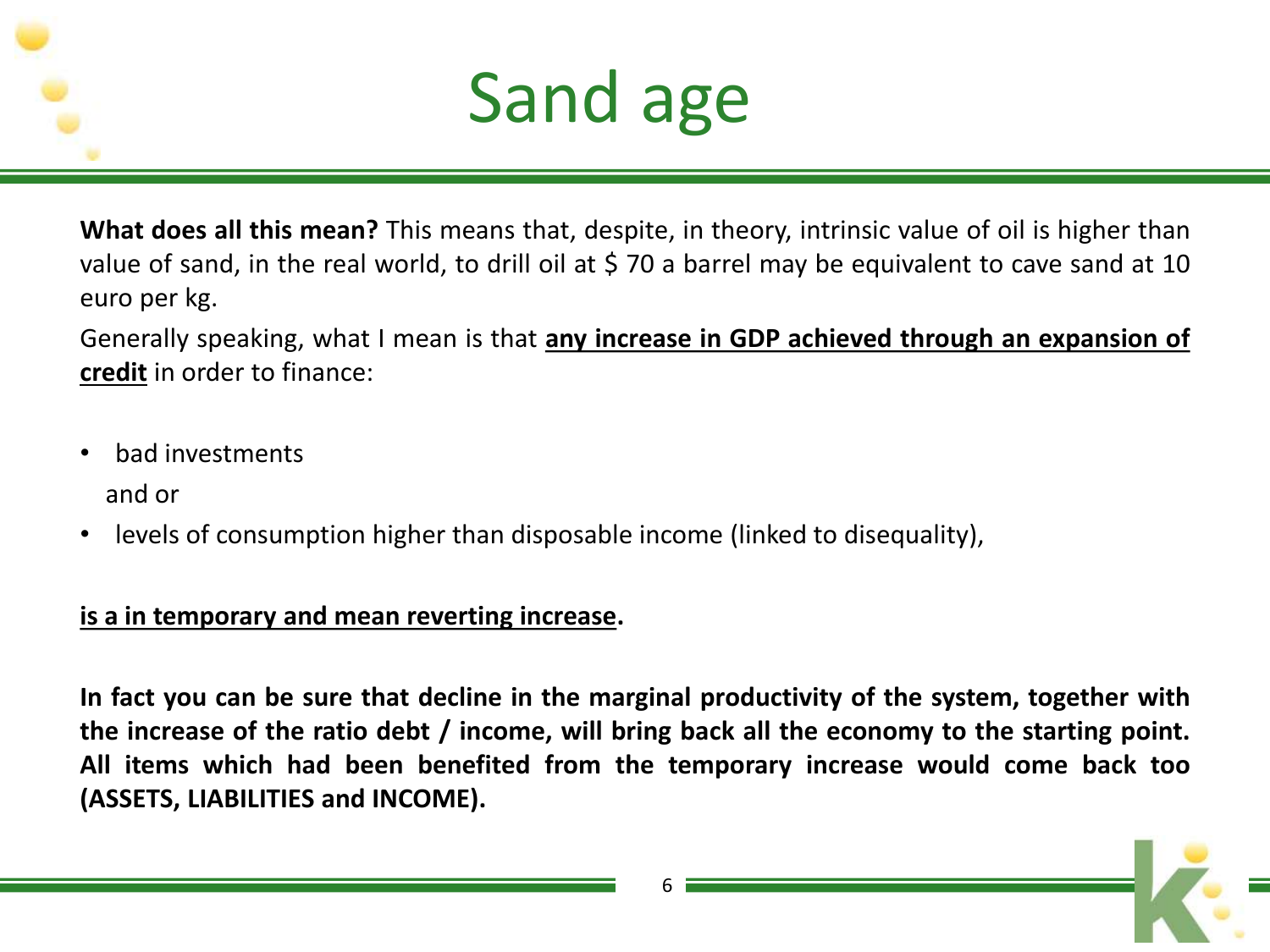

Here is what happens when an economy experiences an orgy of investment (or consumption) NOT BASED on AVAILABLE INCOME but on AVAILABLE CREDIT:



In the graph, the GDP of Malaysia. In the early 90s the country has experienced an orgy of investments. A crisis followed and erased nearly 2/3 of the increase of the GDP.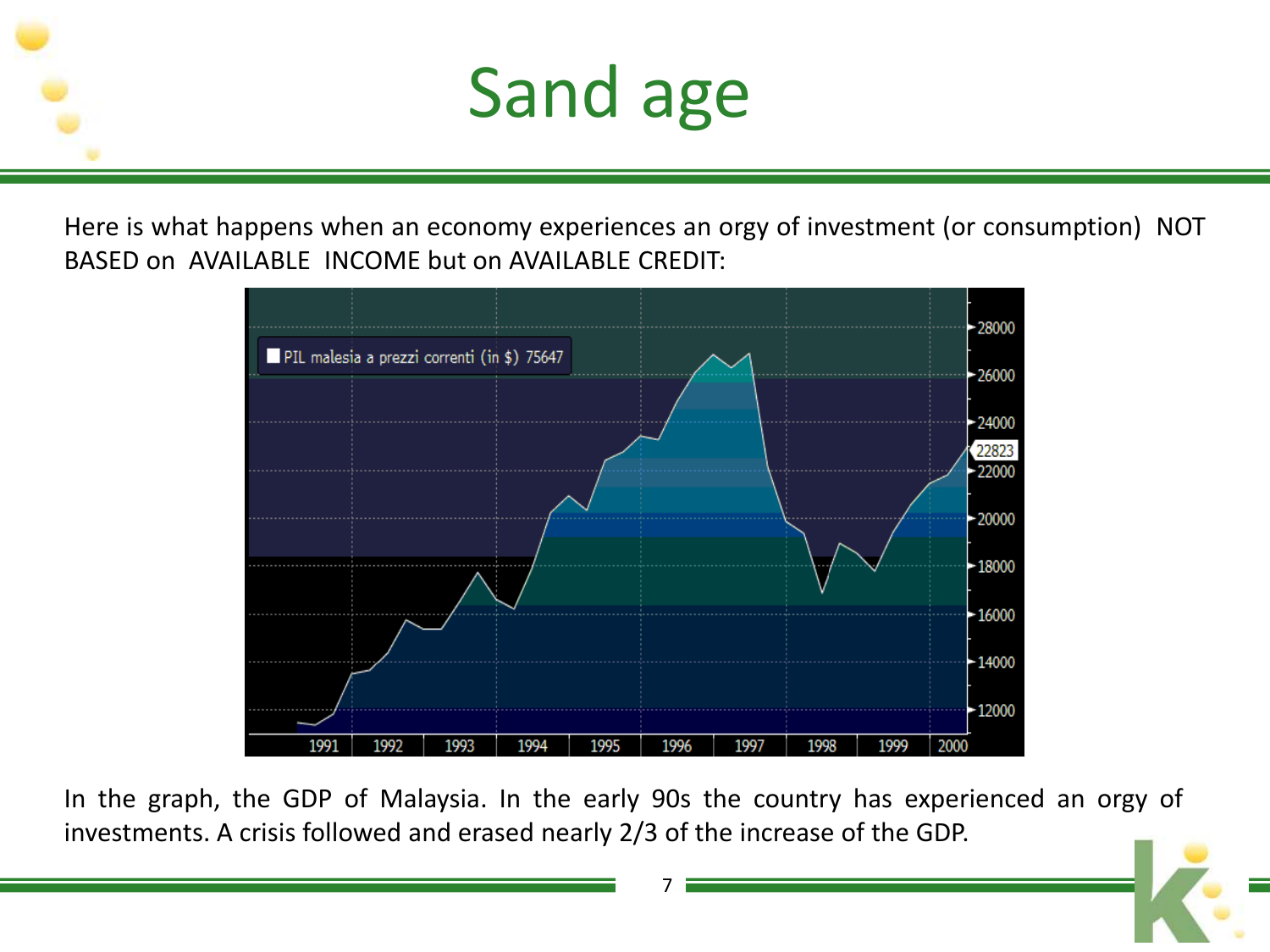Is this example too long time ago? Look what happened to Greece 10 years ago. Since it is a Euro member, the country has seen a boom in consumption (public and private) due to the aboundant credit available (too much if compared to disposable income). The crisis that followed has erased, so far, nearly half of the increase of the GDP.



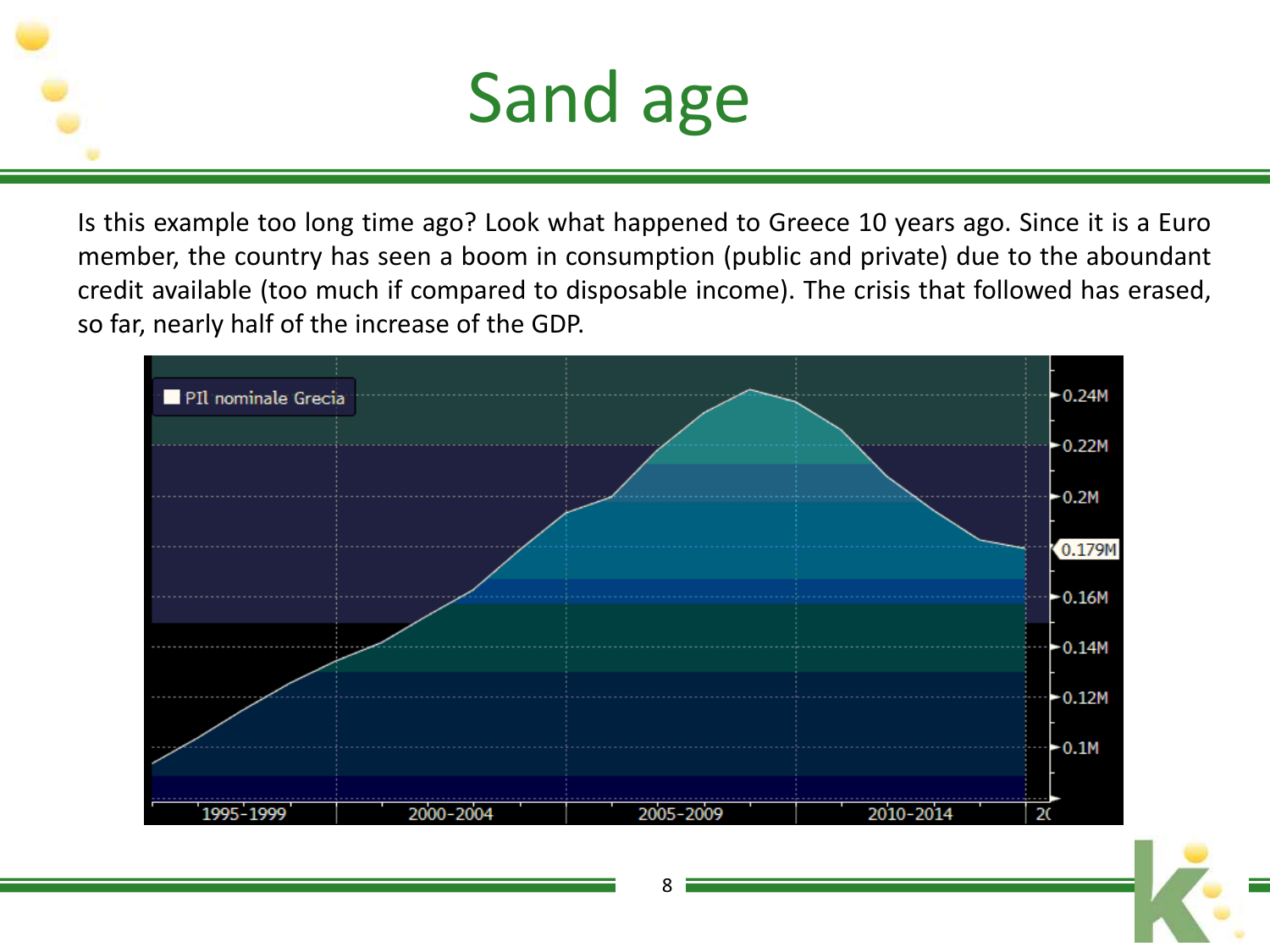

Greece, Malaysia, the miracle of real estate in Spain and the USA, clearly show us what happens when Central Banks take away the value of the money and manipulate "time preferences" throught interest rates.

**Even without buying sand, there are a lot of sneaky ways to remove value to money**.

**If a central bank prints money to buy assets without:**

- **limits regarding beneficiary's gender** (e.g.: the ECB buying corporate debt),
- **limits regarding amount** (e.g. the ECB buying **30%** or more of the existing stock of public debt),
- **limits regarding price** (e.g ECB buying BBB- bonds at negative rates)

#### **You can be sure all conditions to start an ephemeral increase of the GDP are in place !**

Without those limits, just the slightest mistake in the decision process of capital spending (e.g. mistakes in estimate long term demand) could lead to "negative marginal productivity" investments. Without those limits, it is easy for consumer to consider sustainable a level of debt that, actually, exceeds the real future dynamic of his income. Or, even worse, to consider Debt and Income as equal.

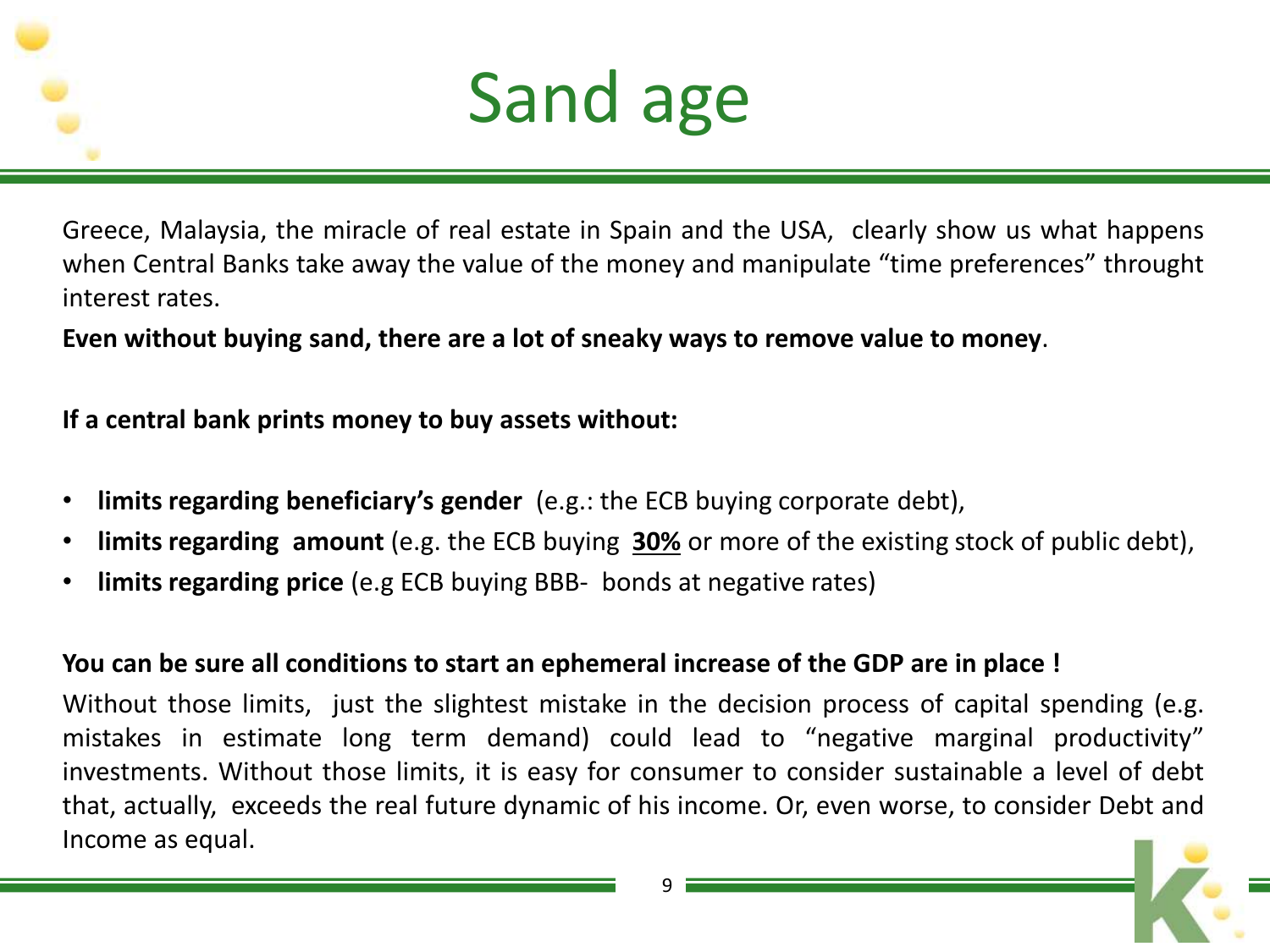When Draghi bought BTP, what was he funding? Was he funding public investments (in an attempt to increase the productivity of Italy and therefore to promote more growth)?



The answer is in this graph. Excluding the decrease in public spending due to lower interest rates and fixed investment, the Italian public deficit has been steadily deteriorating since 2012.

#### **The debt continues to grow to finance current expenditures .**

Are We following Greece path of the early 2000s ? are we far just one recession from having the same ending.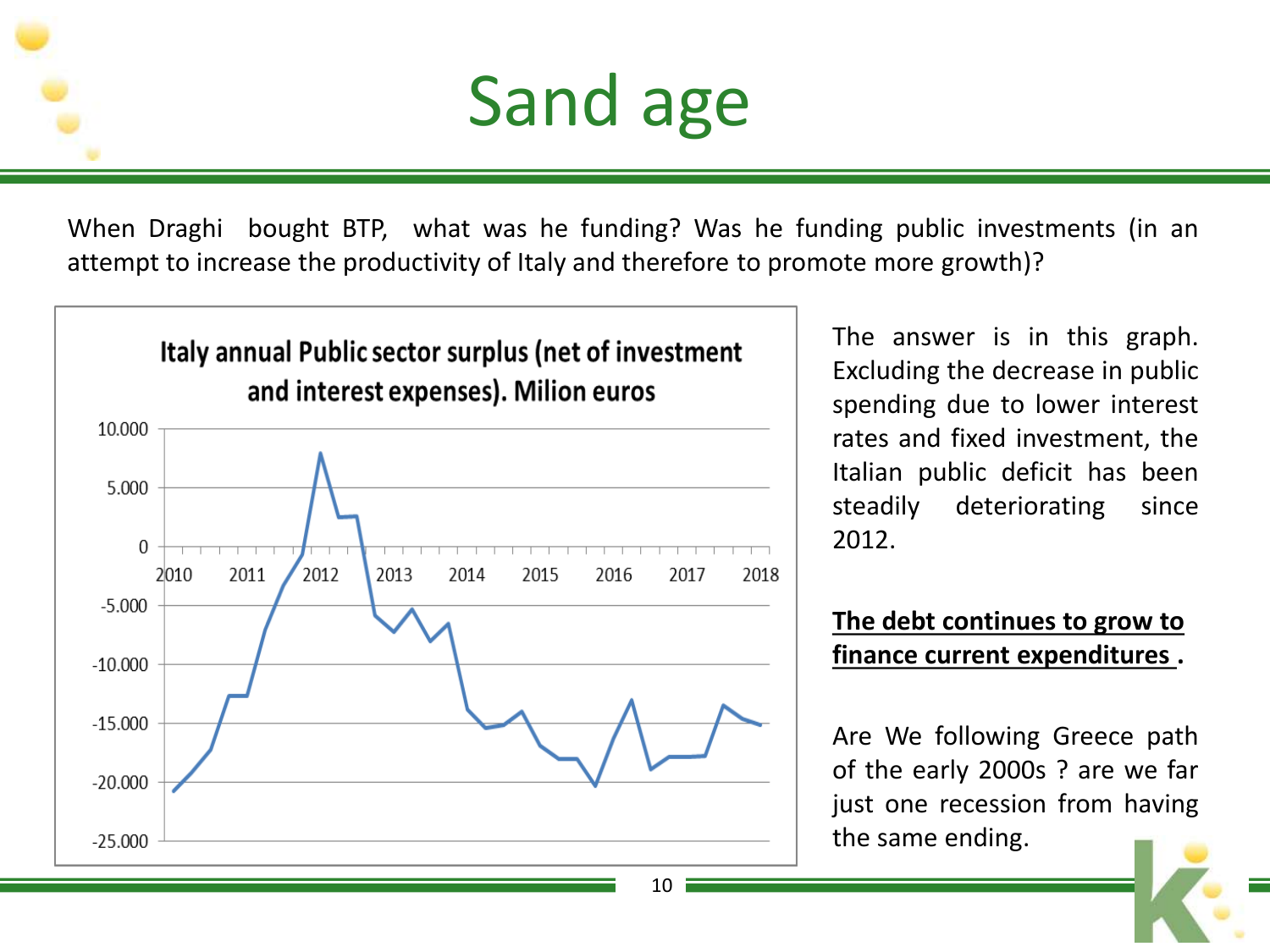Do you like Draghi and his policies? Do you like a place were a Central Bank (or a government) has total control of economy? For sure you like China. So let me ask you same question about China. **Debt has been engine of China's growth. What has this debt funded?**